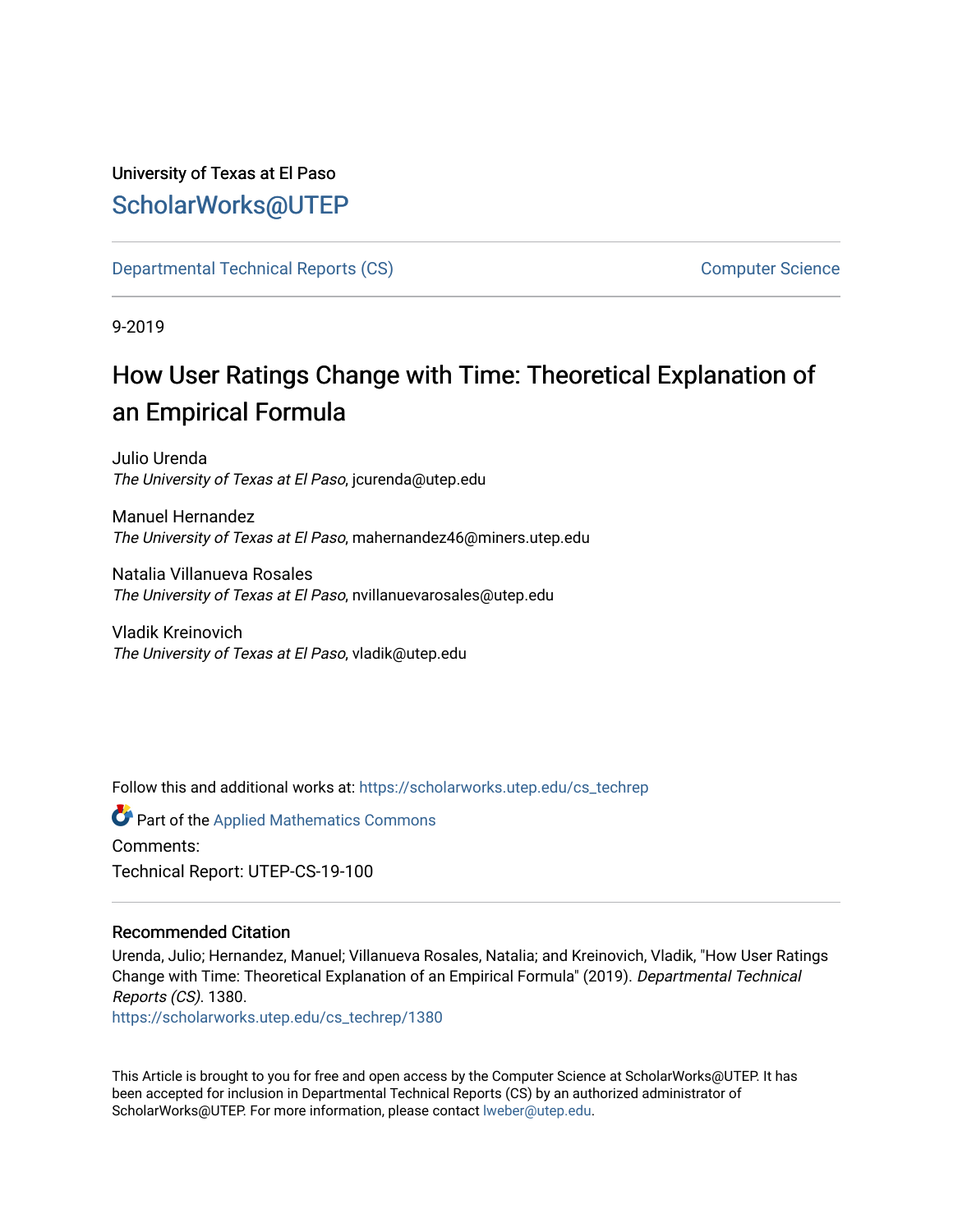## How User Ratings Change with Time: Theoretical Explanation of an Empirical Formula

Julio Urenda<sup>1.2</sup>, Manuel Hernandez<sup>2</sup>, Natalia Villanueva-Rosales<sup>2</sup>, and Vladik Kreinovich<sup>2</sup> <sup>1</sup>Department of Mathematical Sciences <sup>2</sup>Department of Computer Science University of Texas at El Paso 500 W. University El Paso, TX 79968, USA jcurenda@utep.edu, mahernandez46@miners.utep.edu nvillanuevarosales@utep.edu, vladik@utep.edu

#### Abstract

In many application areas, it is important to predict the user's reaction to new products. In general, this reaction changes with time. Empirical analysis of this dependence has shown that it can be reasonably accurately described by a power law. In this paper, we provide a theoretical explanation for this empirical formula.

## 1 Formulation of the Problem

For many industries, it is important to predict the user's reaction to new products. To make this prediction, it is reasonable to use the past records of the user's degree of satisfaction with different similar products.

One of the problems with such a prediction is that the user's degree of satisfaction may change with time: the first time you see an exciting movie or read an exciting book, you feel very happy, when you see this movie the second time, you may notice holes in the plot or outdated (and thus, somewhat clumsy) computer simulation.

Because of this phenomenon, for each user, the ratings of the same product decrease with time. In other words, instead of the simplified formula  $r = r(u, p)$ that describes how the ratings depend on the user  $u$  and on the product  $p$ , a more accurate estimates can be obtained if we take this dependence into account and use a more complex formula

$$
r = r(u, p) + c_u(t),
$$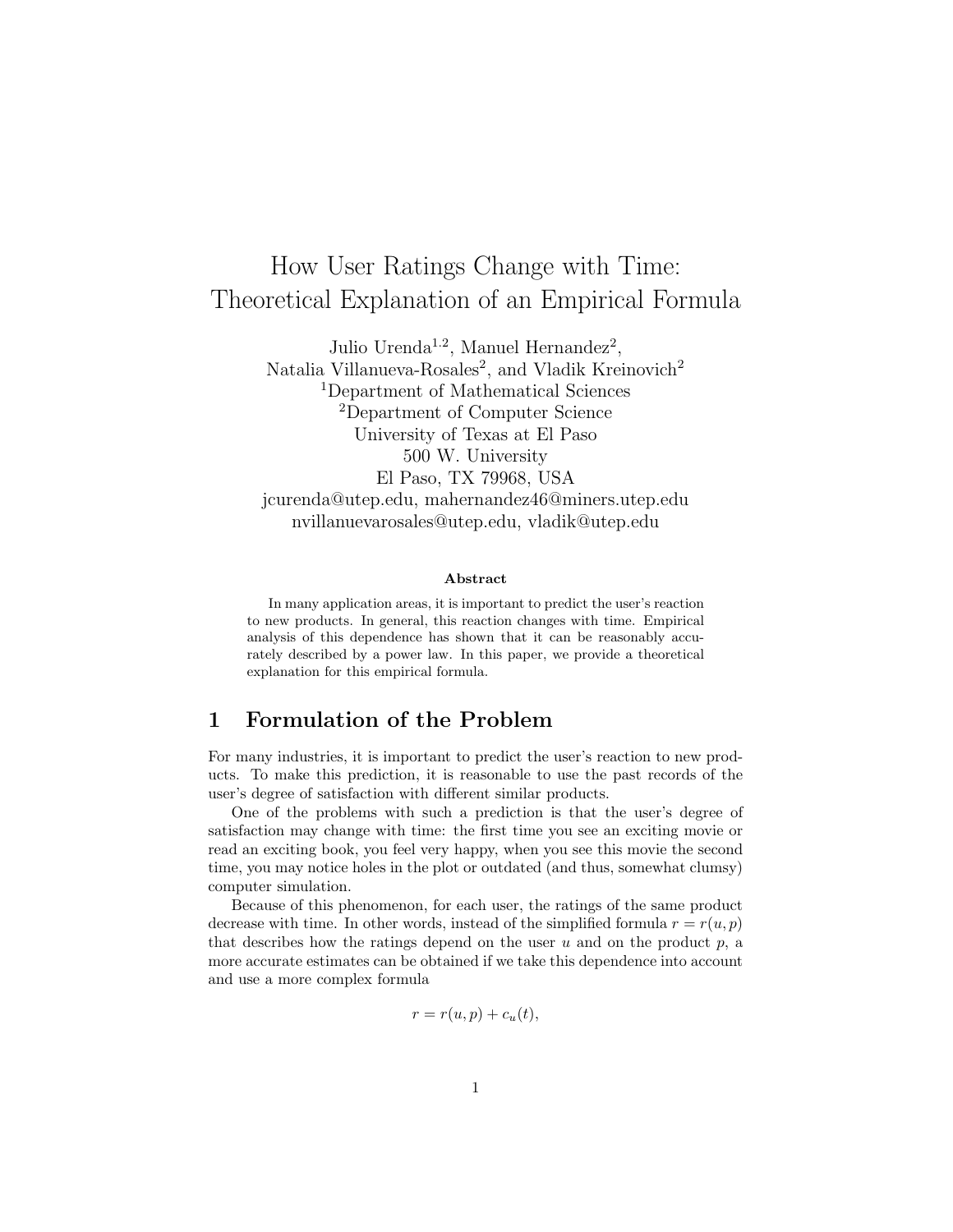where a decreasing function  $c_u(t)$  – which is, in general, different from different users – change with time.

To test different ratings models, in the 2000s, Netflix had a competition in which different formulas were compared. The winning model (see, e.g., [3]) used an empirical formula

$$
c_u(t) = \alpha_u \cdot \text{sign}(t - t_u) \cdot |t - t_u|^{\beta_u},\tag{1}
$$

where  $t_u$  is the mean date of rating, and  $\alpha_u$  and  $\beta_u$  are parameters depending on the user. (Actually, it turned out that the value  $\beta_u$  is approximately the same for all the users.)

The question is: why this formula works well, while possible other dependencies on time do not work so well?

## 2 Our Explanation

First technical comment. The formula (1) does not uniquely determine the functions  $r(u, p)$  and  $c_u(t)$ : we can add a constant to all the ratings  $r(u, p)$ and subtract the same constant from all the values  $c<sub>u</sub>(t)$  and still get the same overall ratings r.

To avoid this non-uniqueness, we can, e.g., select  $c<sub>u</sub>(t)$  in such a way that  $c_u(t_u) = 0$ ; this is, by the way, exactly what is done in the formula (1). This equality is easy to achieve: if we have a function  $c_u(t)$  for which  $c_u(t_u) \neq 0$ , then we can consider new functions  $\tilde{c}_u(t_u) \stackrel{\text{def}}{=} c_u(t) - c_u(t_u)$  and  $\tilde{r}(u, p) \stackrel{\text{def}}{=}$ <br> $r(u, v) + c_u(t_u)$ . Then as one can easily see we have  $r(u, p) + c_u(t_u)$ . Then, as one can easily see, we have

$$
\widetilde{r}(u, p) + \widetilde{c}_u(t) = r(u, p) + c_u(t),
$$

i.e., all the predicted ratings remain the same.

In view of this possibility, in the following text, we will assume that

$$
c_u(t_u)=0.
$$

First idea: the description should not depend on the unit for measuring time. We are interested in finding out how the change in ratings depends on time. In a computer model, time is represented by a number, but the numerical value of time depends on what starting point we choose and what unit we use for measuring time. In our situation, there is a fixed moment  $t<sub>u</sub>$ , so it is reasonable to use  $t_u$  as the starting point and thus use  $T \stackrel{\text{def}}{=} t - t_u$  to measure time instead of the original  $t$ .

In the new scale, the formula describing how ratings change with time takes the form  $C_u(T)$ , so that  $c_u(t) = C_u(t - t_u)$ . The condition  $c_u(t_u) = 0$  takes the form  $C_u(0) = 0$ .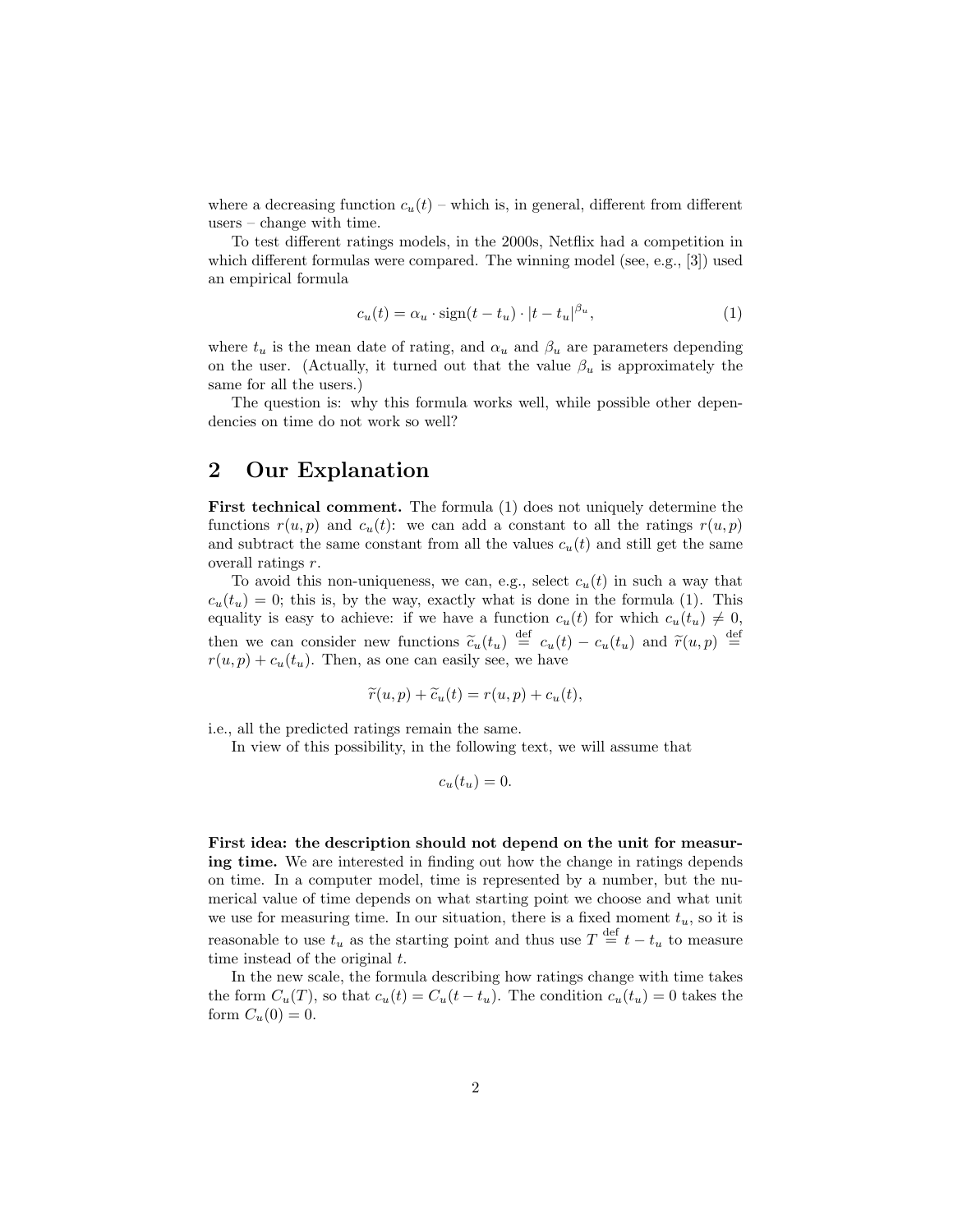In terms of the new time scale, the empirically best formula (1) leads to the following expression for  $C_u(T)$ :

$$
C_u(T) = \alpha_u \cdot \text{sign}(T) \cdot |T|^{\beta_u}.
$$
 (2)

While there is a reasonable starting point for measuring time, there is no fixed unit of time. We could use years, months, weeks, days, whatever units make sense. If we replace the original measuring unit with a new unit which is  $\lambda$  times smaller, then all numerical values of time are multiplied by  $\lambda$ . So, instead of the original value T, we get a new value  $T = \lambda \cdot T$ .

Since there is nothing special in selecting a measuring unit for time, it makes sense to require that the corresponding formulas not change when we make a different selection.

This has to be related to a change in how we measure ratings. Of course, we cannot simply require that the formula for  $C_u(T)$  be invariant under the change  $T \to \lambda \cdot T$ . Indeed, in this case, we would have  $C_u(\lambda \cdot T) = C_u(T)$  for all  $\lambda$  and T. Thus, for each  $T_0 > 0$ , by taking  $T = 1$  and  $\lambda = T_0$ , we would be able to conclude that  $C_u(T_0) = C_u(1) - i.e.,$  instead of the desired decreasing function, we would have a constant function  $C_u(T) = \text{const.}$ 

This seeming problem can be easily explained if we take into account how similar scale-invariance works in physics. For example, the formula  $v = d/t$ that describes how the average velocity v depends on the distance d and time  $t$ clearly does not depend on what measuring unit we use for measuring distance: we could use meters, we could use centimeters, we could use inches. However, this does not mean that if simply change the measuring unit for distance and thus replace the original value d with the new value  $\lambda \cdot d$ , the formula remains the same: for the formula to remain valid, we also need to accordingly change the unit for measuring velocity, e.g., from meters per second to centimeters per second.

Similarly in our case, when we describe the dependence of rating on time, we cannot just change the unit for time, we also need to change another unit – which, in this case, is the unit for ratings.

But does this change make sense? At first glance, it may seem that it does not: we ask the use to mark the quality of a product (e.g., of a movie) on a certain fixed scale (e.g., 0 to 5), so how can we change this scale? Actually, we can. Users are different. Some users use all the scale, and mark the worst of the movies by 0, and the best by 5. What happens when a new movie comes which is much better than anything that the user has been before? In this case, the user has no choice but to give a 5 to this movie as well – wishing that the scale had 6 or 7 or even more. Similarly, if a movie has a very negative experience with a movie, a much worse one than anything that he or she has seen before, this user places 0 and wishes that there was a possibility to give  $-1$  or even  $-2$ .

Other users recognize this problem and thus, use only, e.g., grades from 1 to 4, reserving 0 and 5 for future very bad and very good products. Some professors grade the student papers the same way, using, e.g., only values up to 70 or 80 out of 100, and leaving higher grades for possible future geniuses.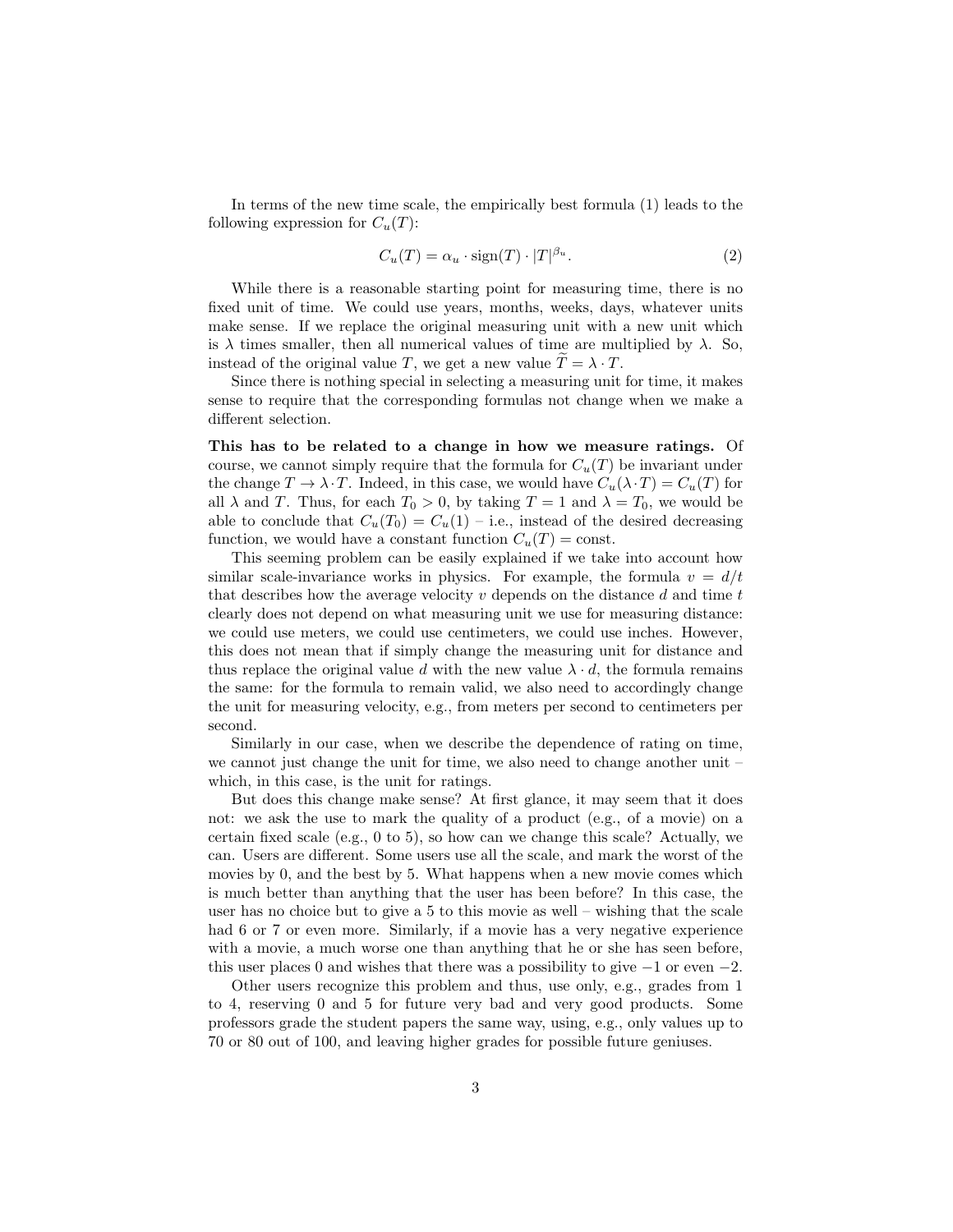In other words, while the general scale – from 0 to 5 or from 0 to  $100 -$  is indeed fixed, the way we use it changes from one user to another one. Some users use the whole scale, some "shrink" their ratings to fit into a smaller subscale. A natural way to describe this shrinking is by an appropriate linear transformations – this is how, e.g., we estimate the grade of a student who for legitimate reasons had to skip a test worth 20 points out of 100: if overall, the student earned 72 points out of 80, we mark it as  $\frac{72}{80} \cdot 100 = 90$  points on a 0 to 100 scale.

Depending on what scale we use for ratings, the corresponding rating values change by a linear formula:  $r \to \tilde{r} = a \cdot r + b$ . In particular, for the difference between the ratings, we get

$$
r_1 - r_2 \to (a \cdot r_1 + b) - (a \cdot r_2 + b) = a \cdot (r_1 - r_2).
$$

So, when we change the unit for measuring time by a  $\lambda$  times smaller one, we may need to according re-scale our difference  $C(T)$  between the ratings. Thus, we arrive at the following precise formulation of the desired invariance.

Formal description of unit-independence. We want to select a function  $C_u(T)$  for which, for each  $\lambda > 0$ , there exists a value  $a(\lambda)$  for which

$$
C_u(\lambda \cdot T) = a(\lambda) \cdot C_u(T). \tag{2}
$$

It is also reasonable to assume that the function  $C_u(T)$  continuously change with time – or at least change with time in a measurable way.

What can we conclude based on this independence. It is known (see, e.g., [1]), every measurable (in particular, every continuous) solution to the equation  $(2)$  for  $T > 0$  has the form

$$
C_u(T) = \alpha_u^+ \cdot T^{\beta_u^+},\tag{3}
$$

for some  $\alpha_u^+$  and  $\beta_u^+$ .

Similarly, for  $T < 0$ , we get

$$
C_u(T) = \alpha_u^- \cdot |T|^{\beta_u^-},\tag{4}
$$

for some  $\alpha_u^-$  and  $\beta_u^-$ .

These formulas are similar to the desired formula (1), but we still have too many parameters: four instead of the desired two. To get the exact form (1), we need one more idea.

Second idea: the change in rating should be the same before and after  $t_u$ . It is reasonable to require that for each time interval  $T > 0$ , the change of rating should be the same before and after  $t<sub>u</sub>$ , i.e., the change of ratings between the moments  $t<sub>u</sub> - T$  and  $t<sub>u</sub>$  should be the same as the change of ratings between the moments  $t_u$  and  $t_u + T$ .